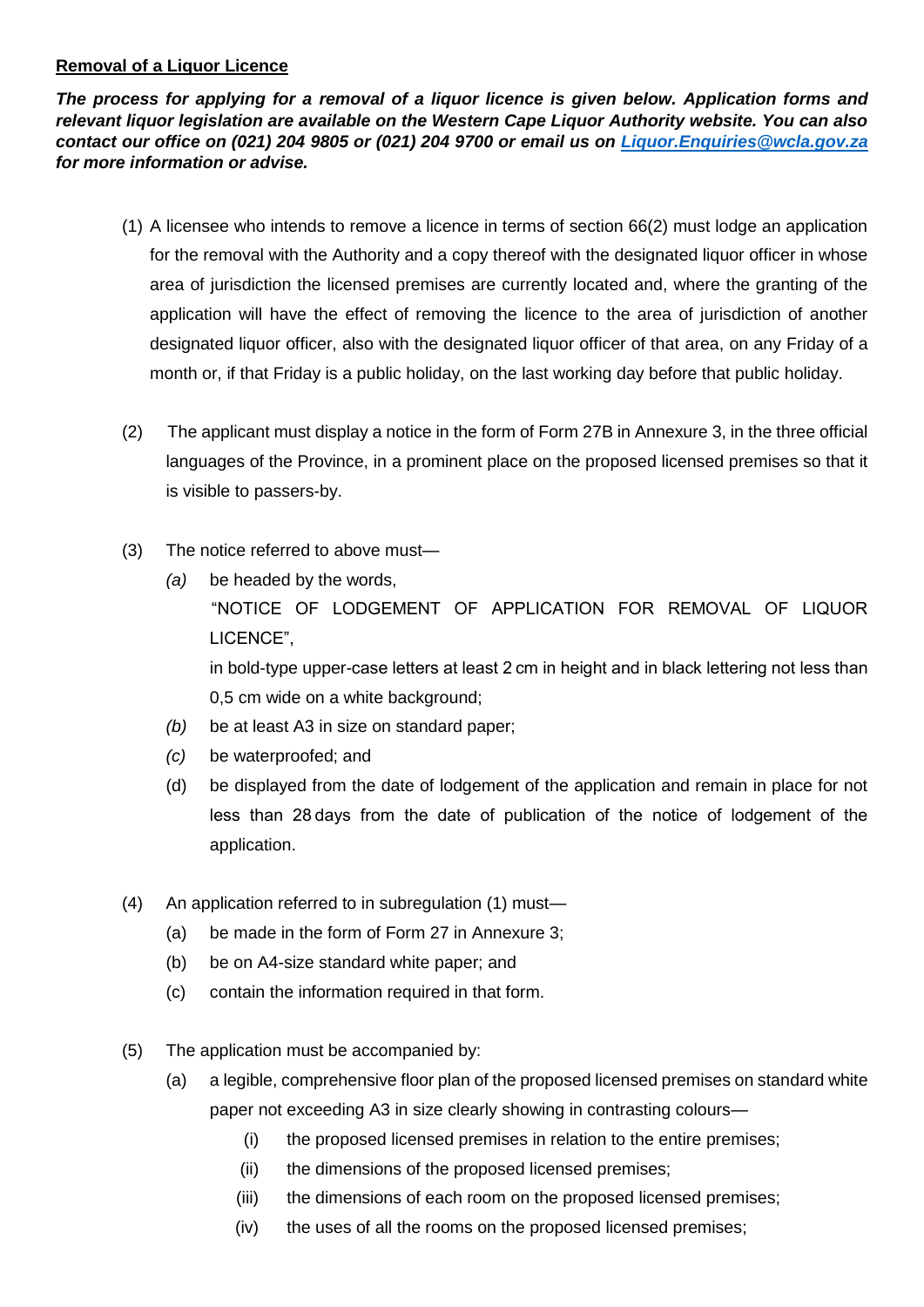- (v) all doors, windows and counters, where applicable, and means of internal and external access;
- (vi) the streets and places to which such means of external access lead;
- (vii) where liquor will be stored on the proposed licensed premises;
- (viii) the areas on the proposed licensed premises where liquor will be sold in relation to the entire premises;
- (ix) the areas on the proposed licensed premises where liquor will be consumed in relation to the entire premises;
- (b) a legible site plan of the proposed licensed premises on standard white paper not exceeding A3 in size and clearly showing—
	- (i) in relation to the proposed licensed premises, an outline of every building on the erf to which the application relates and the uses of those buildings;
	- (ii) the relation of the proposed licensed premises to a residential area;
	- (iii) the relation of the proposed licensed premises to any institutions referred to in section  $34(1)(e)(ii)$  to (v), with distances indicated in metres;
	- (iv) the relation of the proposed licensed premises to an undertaking referred to in section  $41(1)(c)(i)$ , with distances indicated in metres;
	- (v) other licensed premises on the erf; and
	- (vi) the relation of the proposed licensed premises to areas where delivery vehicles will stop to load and offload goods;
- (c) an aerial view map showing the relation of the proposed licensed premises to a residential area;
- (d) in a separate document, a description of the premises, with reference to the construction, layout, furnishing, fixtures, fittings and floor covering;
- (e) indexed colour photographs showing the completed internal and external features of the proposed licensed premises or, where the application relates to incomplete premises, the stage of completion of the premises;
- (f) written representations in support of the application and any determination, consent, approval or authority simultaneously applied for;
- (g) proof of payment to the Authority of the applicable application fee set out in Item 11 of Annexure 1;
- (h) a certified copy of the—
	- (i) identity card or document of the applicant;
	- (ii) passport and visa or, where applicable, the permanent residence permit of the applicant, if the applicant is a foreigner; or
	- (iii) relevant registration documents, indicating the identity and, where applicable, the financial interest of all the members, directors, partners, beneficiaries or trustees of the applicant, if the applicant is a person other than a natural person;
- (i) such documents as may be specified in Form 27 in Annexure 3 and in the Act, or as may be requested by the Liquor Licensing Tribunal;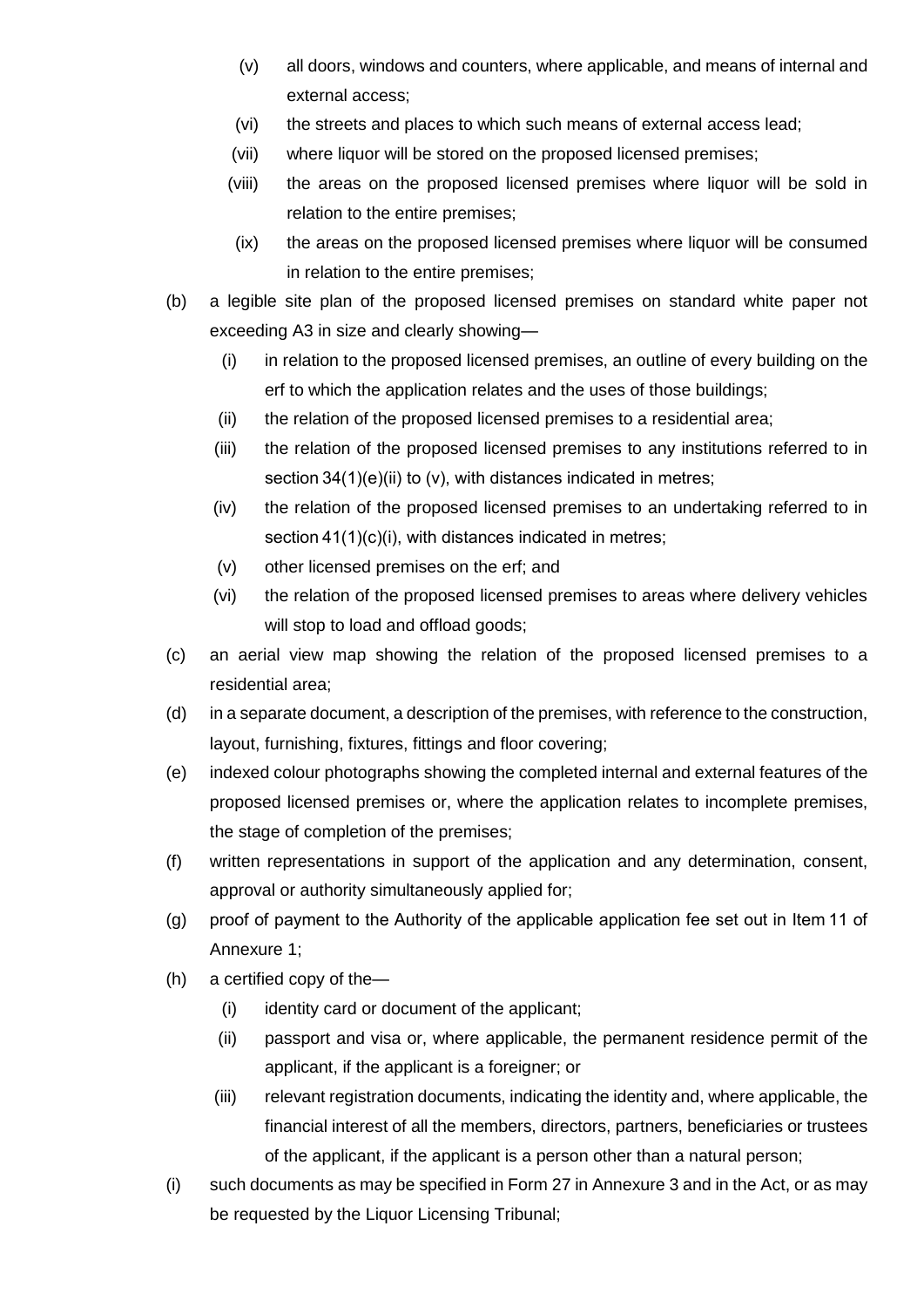- (j) an affidavit by the applicant that he, she or it is not disqualified in terms of section 35 from holding a liquor licence;
- (k) proof that the applicant has lodged a copy of the application with the designated liquor officer in whose area of jurisdiction the licensed premises are currently located and, where the granting of the application will have the effect of removing the licence to the area of jurisdiction of another designated liquor officer, proof that the applicant has lodged a copy of the application with the designated liquor officer of that area;
- (l) proof that the applicant has the right to occupy the proposed licensed premises;
- (m) proof of ownership of the proposed licensed premises or, if the applicant is not the owner of the premises, written consent from the owner that the applicant may use the proposed licensed premises for the purposes of the licence in respect of which the application for removal was lodged in terms of subregulation (1).
- (6) All plans attached to the application must show the date of preparation of and the name and address of the person who prepared the plan.
- (7) The Authority and the designated liquor officer or officers concerned must allow the public to inspect the application and every document lodged with the Authority in connection with the application for a period of 28 days after the date of publication of the notice of lodgement of the application.
- (8) The designated liquor officer to whose area of jurisdiction the licence is to be removed must—
	- *(a)* serve a copy of the application on the municipal manager of the relevant municipality within seven days from the date of lodgement of the application, in order for the municipality to—
		- (i) allow the public to view the application;
		- (ii) obtain the comments of the ward councillor of the area in the municipality where the proposed licensed premises are located; and
		- (iii) comment on the application;
	- *(b)* give notice of the application to—
		- (i) neighbouring residents or such persons who in his or her judgement may be affected by, or have an interest in, the granting or refusal of the application; and
		- (ii) the community policing forum, if any, of the area in which the proposed licensed premises are located.
- (9) If the municipality referred to in subregulation (11) intends to comment, it must forward its comments or recommendations within 28 days after being served with a copy of the application.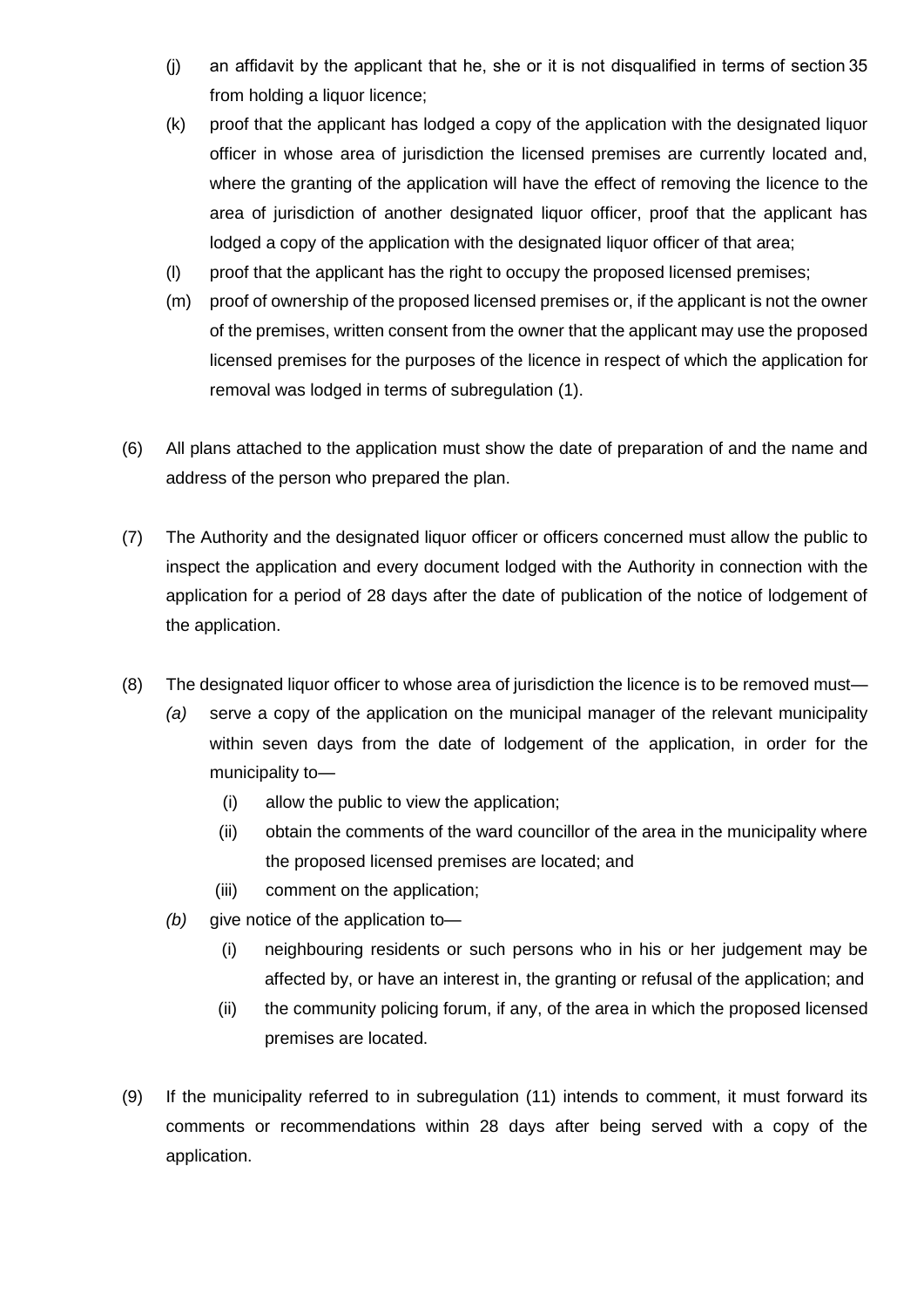- (10)(a) If a person who has an interest in the granting or refusal of an application lodged in terms of subregulation (1) intends to make representations for or against the granting or refusal of that application, he, she or it may do so in writing within 28 days from the date of publication of the notice of lodgement of the application.
- (b) The person referred to in paragraph (a) must—
	- (i) serve a copy of the written representations on the applicant or his, her or its representative and the designated liquor officer to whose area of jurisdiction the licence is to be removed within the period referred to in paragraph (a); and
	- (ii) lodge the original written representations with the Authority within the period referred to in paragraph (a).
- (11) The designated liquor officer in whose area of jurisdiction the premises are currently located and, where the granting of the application will have the effect of removing the licence to the area of jurisdiction of another designated liquor officer, also the designated liquor officer of that area, must, within 35 days from the date of publication of the notice of lodgement of the application, serve a copy of his or her report in respect of the application on the applicant and lodge the report with the Authority together with proof that the report has been served on the applicant.
- (12) The report by the designated liquor officer in whose area of jurisdiction the premises are currently located must include the following—
	- (a) the address of the licensed premises;
	- (b) a summary of the manner in which the licensee conducted his or her business on the licensed premises; and
	- (c) a recommendation for the granting or rejection of the application.
- (13) The report by the designated liquor officer to whose area of jurisdiction the licence is to be removed must include the following—
	- (a) the address of the proposed licensed premises;
	- (b) the location of the proposed licensed premises in relation to—
		- (i) the institutions referred to in section  $34(1)(e)(ii)$  to  $(v)$ ;
		- (ii) a residential area;
		- (iii) other licensed premises; and
		- (iv) an undertaking referred to in section  $41(1)(c)(i)$ ;
	- (c) the suitability of the proposed licensed premises;
	- (d) the public interest;
	- (e) crime statistics, if any, which he or she deems relevant in relation to the proposed licensed premises;
	- (f) a recommendation for the granting or rejection of the application;
	- (g) a statement on whether the applicant complied with subregulation (5);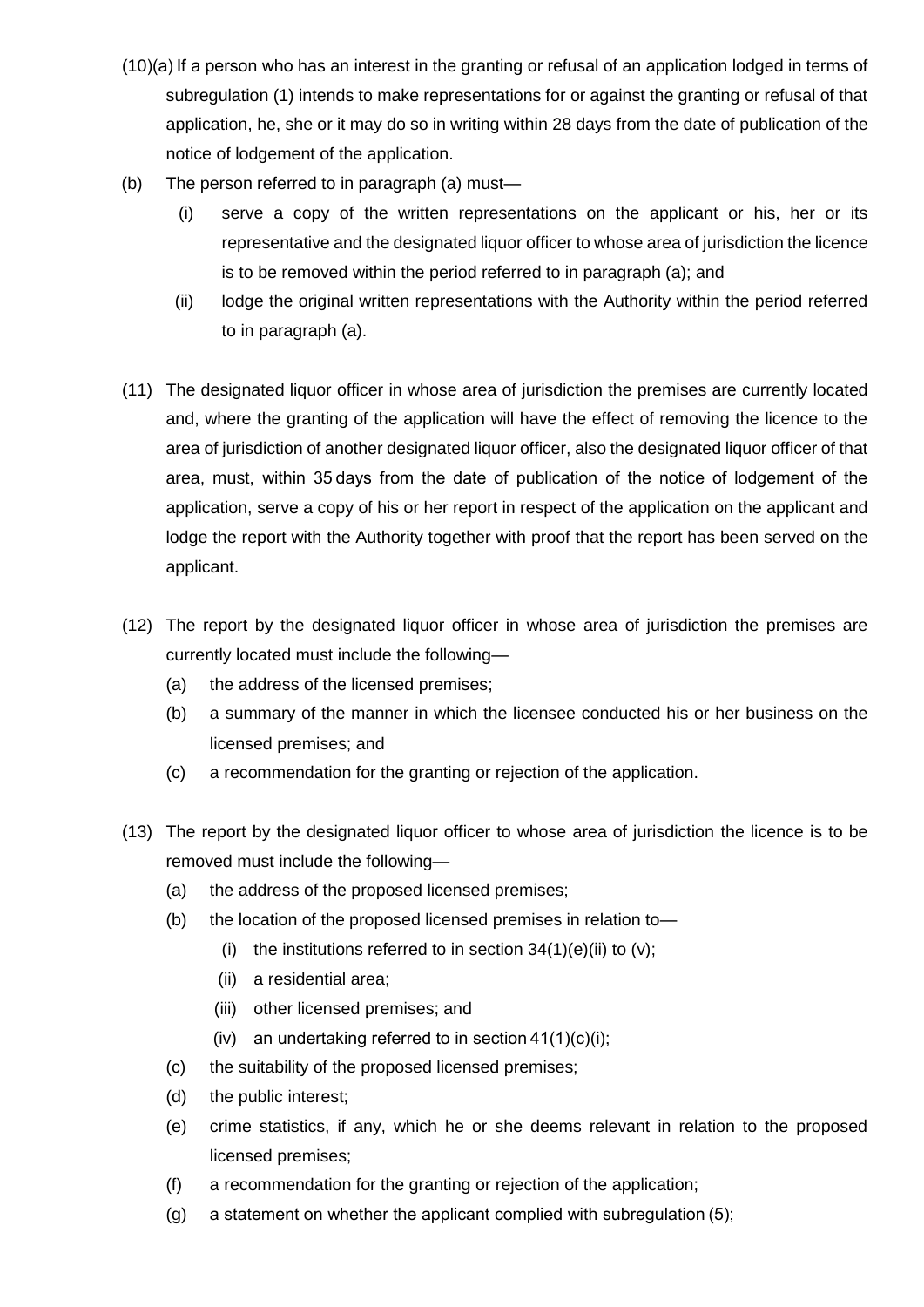- (h) a statement on whether a copy of the application was served on the municipality concerned in accordance with subregulation (11)(a);
- (i) a statement on whether notice of the application was given in accordance with subregulation (11)(b).
- (14) If either of the designated liquor officers referred to in subregulation (1) fails to lodge his or her report in terms of subregulation (14) the Chief Executive Officer may forward a copy of the application to an inspector with a written instruction to lodge a report containing the information referred to in—
	- (a) subregulation (15)(a) and (b) and a recommendation contemplated in subregulation (15)(c); or
	- (b) subregulation (16)(a), (b), (c), (d), (g), (h), (i), a recommendation contemplated in subregulation (16)(f) and, where available, the information referred to in subregulation (16)(e),

as the case may be, in respect of the application concerned.

- (15) An inspector must lodge his or her report with the Authority and forward a copy thereof to the applicant within 21 days of receipt of the instruction referred to in subregulation (17).
- (16) If the report by a designated liquor officer referred to in subregulation (14) or a report by an inspector referred to in subregulation (18) relating to the application contains any information or recommendation that adversely affects the application, the applicant must lodge with the Authority his, her or its response to such report within seven days after having been served with a copy thereof.
- (17) The Liquor Licensing Tribunal must consider an application made in terms of subregulation (1) within 30 days after receipt of all the relevant documents referred to in subregulations (1), (7), (8), (12), (13), (14), (18) and (19).
- (18) The Authority must, within seven days after the Liquor Licensing Tribunal has decided on an application made in terms of subregulation (1), notify the applicant and each person who lodged a written objection or representations in respect of the application with the Authority in writing of the decision in the form of Form 27C in Annexure 3.
- (19) When the Liquor Licensing Tribunal conditionally grants an application made in terms of subregulation (1) or grants an application as contemplated in section 66(13), as the case may be, the Authority must within seven days thereof notify the applicant and each person who lodged a written objection or representations in respect of the application with the Authority in writing of the decision in the form of Form 27D in Annexure 3.